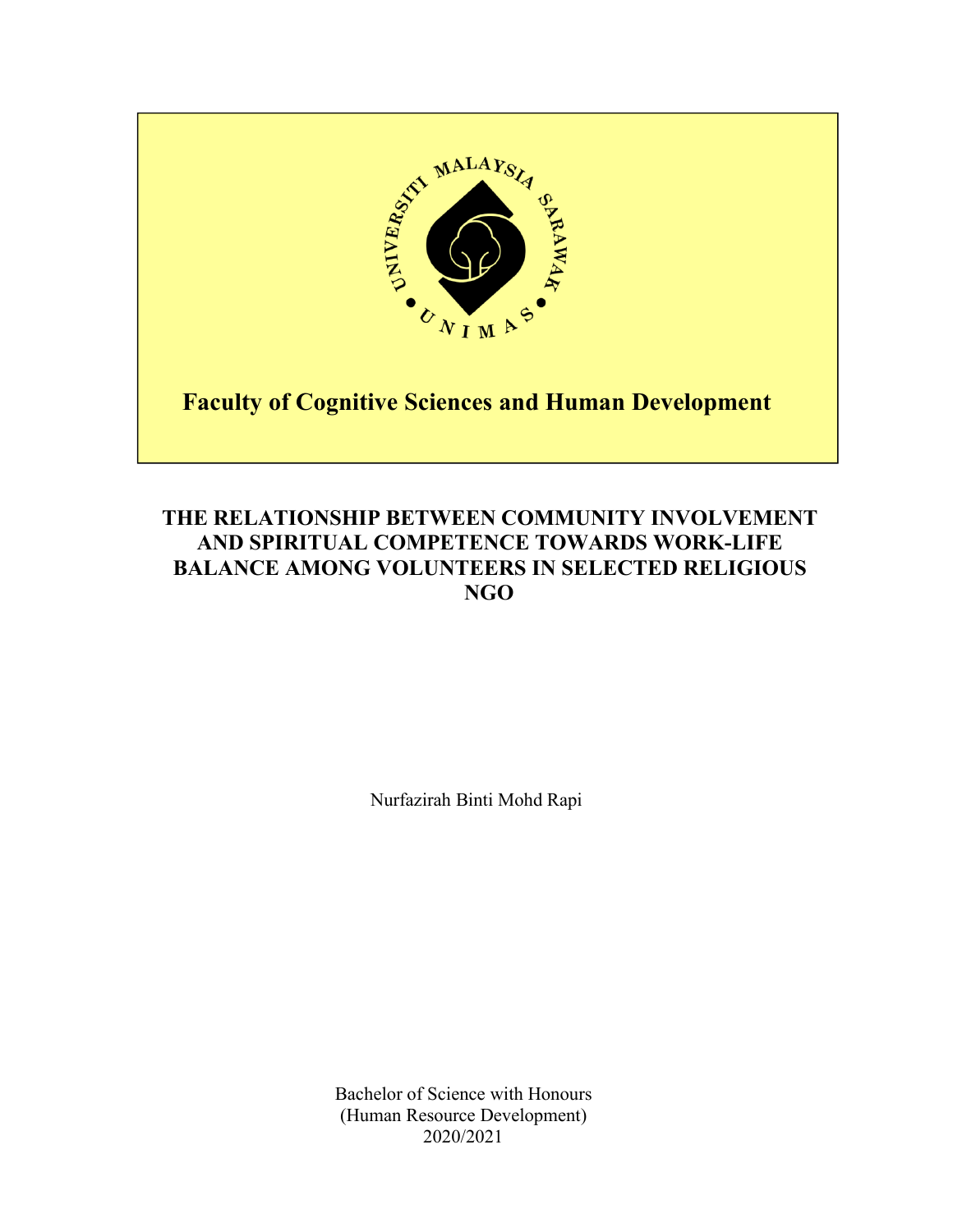## **UNIVERSITI MALAYSIA SAWARAK**

Grade: A-

| Please tick $(\forall)$          |  |
|----------------------------------|--|
| <b>Final Year Project Report</b> |  |
| Masters                          |  |
| PhD                              |  |

## **DECLARATION OF ORIGINAL WORK**

This declaration is made on the 2<sup>nd</sup> day of August 2021.

## **Student's Declaration**:

I Nurfazirah Binti Mohd Rapi, 67289, Faculty of Cognitive Sciences and Human Development hereby declare that the work entitled, The Relationship Between Community Involvement and Spiritual Competence Towards Work-Life Balance Among Volunteers In Selected Religious NGO is my original work. I have not copied from any other students' work or from any other sources except where due reference or acknowledgement is made explicitly in the text, nor has any part been written for me by another person.

2 nd August 2021

 $\begin{pmatrix} 1 & 1 \\ 1 & 1 \\ 1 & 1 \end{pmatrix}$ 

Date submitted Nurfazirah Binti Mohd Rapi (67289)

## **Supervisor's Declaration:**

I, Associate Professor Dr. Zaiton Binti Hassan hereby certifies that the work entitled, The Relationship Between Community Involvement and Spiritual Competence Towards Work-Life

 $\mathcal{L}_\text{max}$  , and the contract of the contract of the contract of the contract of the contract of the contract of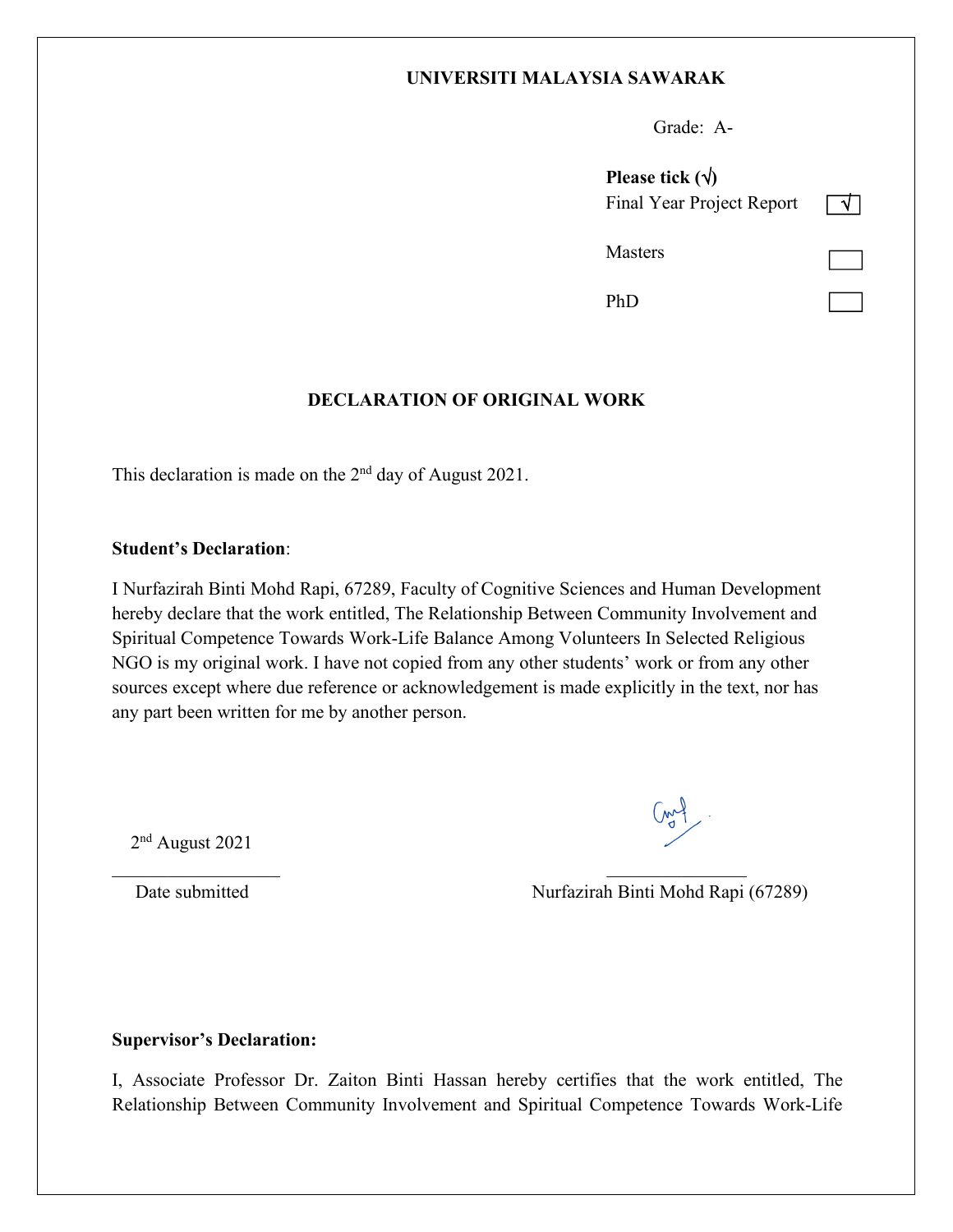Balance Among Volunteers In Selected Religious NGO was prepared by the above named student, and was submitted to the "FACULTY" as a \* partial/full fulfillment for the conferment of Bachelor of Science with Honours (Human Resource Development), and the aforementioned work, to the best of my knowledge, is the said student's work.

Zuitary

Received for examination by: \_\_\_\_\_\_\_\_\_\_\_\_\_\_\_\_\_\_\_\_\_ Date:\_\_\_\_\_\_6 August 2021\_\_\_\_\_\_

 (Associate Professor Dr. Zaiton Binti Hassan)

I declare this Project/Thesis is classified as (Please tick  $(\sqrt{\ })$ ):

 **CONFIDENTIAL** (Contains confidential information under the Official Secret Act 1972)**\***

**RESTRICTED** (Contains restricted information as specified by the organisation where research was done)**\***

**OPEN ACCESS**

# **Validation of Project/Thesis**

I therefore duly affirmed with free consent and willingness declared that this said Project/Thesis shall be placed officially in the Centre for Academic Information Services with the abide interest and rights as follows:

- This Project/Thesis is the sole legal property of Universiti Malaysia Sarawak (UNIMAS).
- The Centre for Academic Information Services has the lawful right to make copies for the purpose of academic and research only and not for other purpose.
- The Centre for Academic Information Services has the lawful right to digitise the content to for the Local Content Database.
- The Centre for Academic Information Services has the lawful right to make copies of the Project/Thesis for academic exchange between Higher Learning Institute.
- No dispute or any claim shall arise from the student itself neither third party on this Project/Thesis once it becomes sole property of UNIMAS.
- This Project/Thesis or any material, data and information related to it shall not be distributed, published or disclosed to any party by the student except with UNIMAS permission.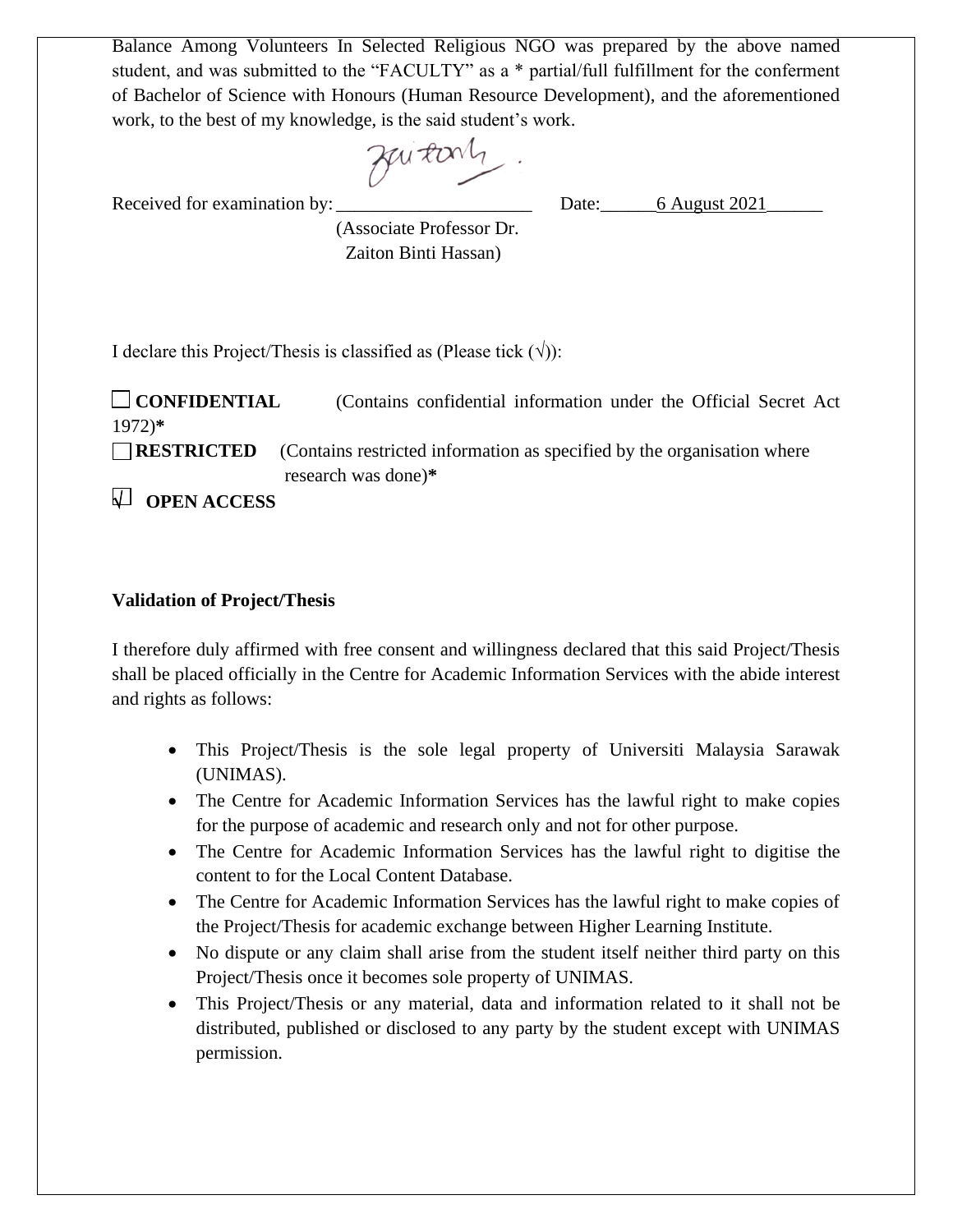Cont

 $2<sup>nd</sup>$  August 2021

Student's signature \_\_\_\_\_\_\_\_\_\_\_\_\_\_ Supervisor's signature: \_\_\_\_\_\_\_\_\_\_\_\_\_\_\_\_

 $^{nd}$  August 2021 (6<sup>th</sup> August 2021)

Current Address: Kampung Tanjung Batu Keramat, Lorong Pak Tongkat, 91000 Tawau, Sabah.

Notes: **\*** If the Project/Thesis is **CONFIDENTIAL** or **RESTRICTED**, please attach together as annexure a letter from the organisation with the period and reasons of confidentiality and restriction.

[The instrument was duly prepared by The Centre for Academic Information Services]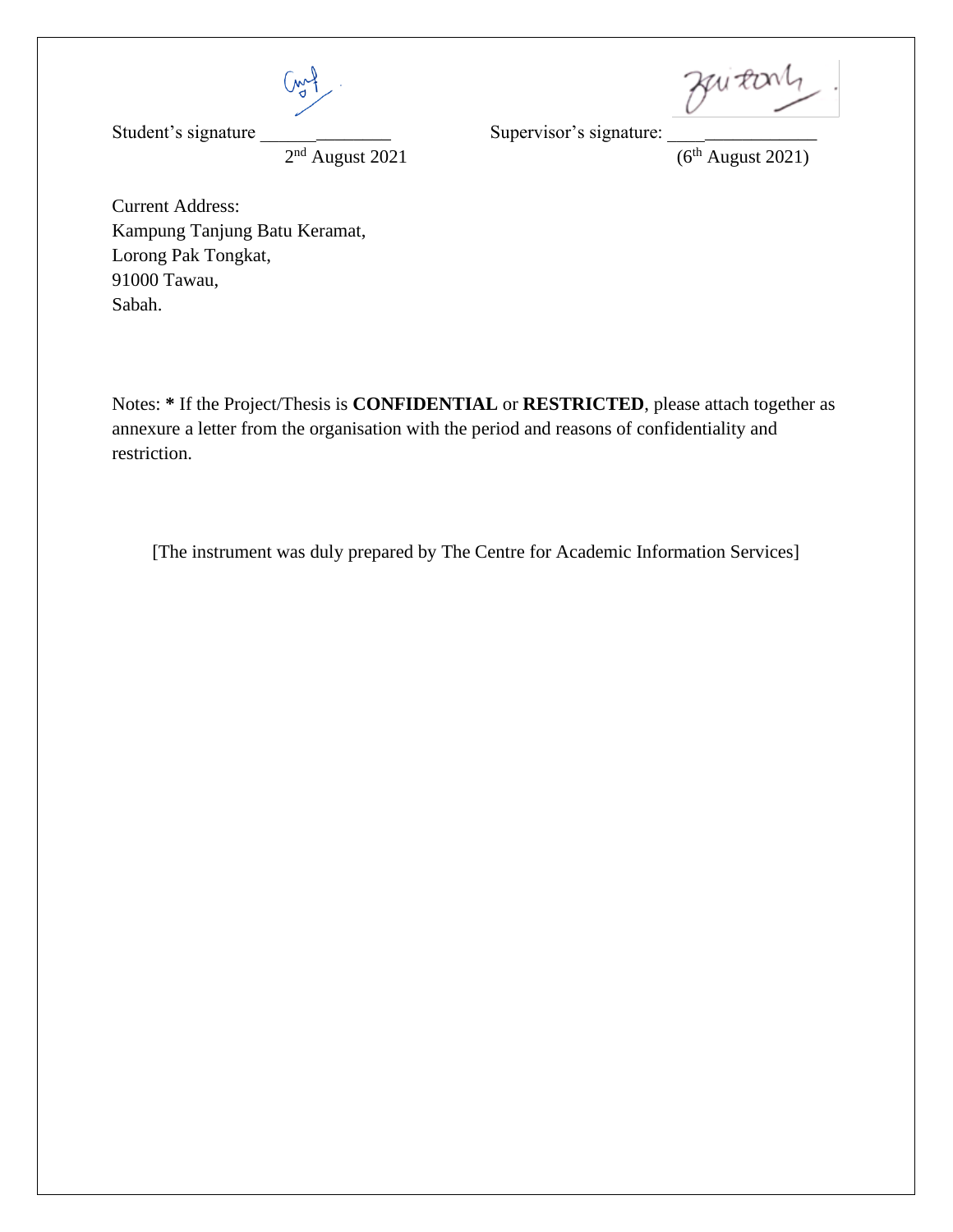## **THE RELATIONSHIP BETWEEN COMMUNITY INVOLVEMENT AND SPIRITUAL COMPETENCE TOWARDS WORK-LIFE BALANCE AMONG VOLUNTEERS IN SELECTED RELIGIOUS NGO**

Nurfazirah Binti Mohd Rapi

This project is submitted in partial fulfilment of the requirement for a Bachelor of Science with Honours (Human Resource Development)

Faculty of Cognitive Sciences and Human Development UNIVERSITI MALAYSIA SARAWAK (2021)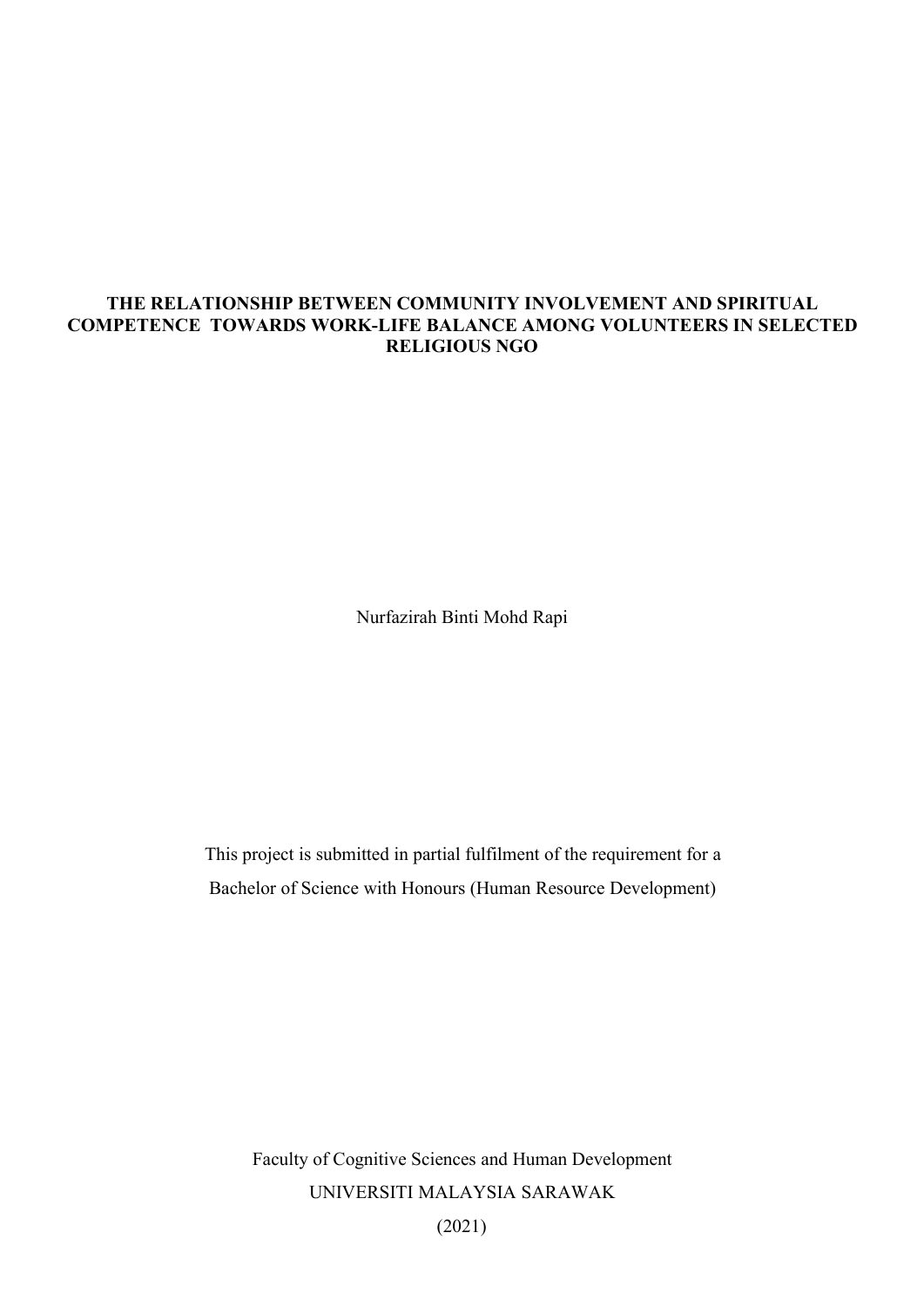The project entitled 'The Relationship Between Community Involvement and Spiritual Competence Towards Work-Life Balance Among Volunteers In Selected Religious NGO' was prepared by Nurfazirah Binti Mohd Rapi and submitted to the Faculty of Cognitive Sciences and Human Development in partial fulfillment of the requirements for a Bachelor of Science with Honours (Human Resource Development)

Received for examination by:

Zuitary -----------------------------------

(Associate Professor Dr.Zaiton Binti Hassan)

Date:

6th August 2021 -----------------------------------

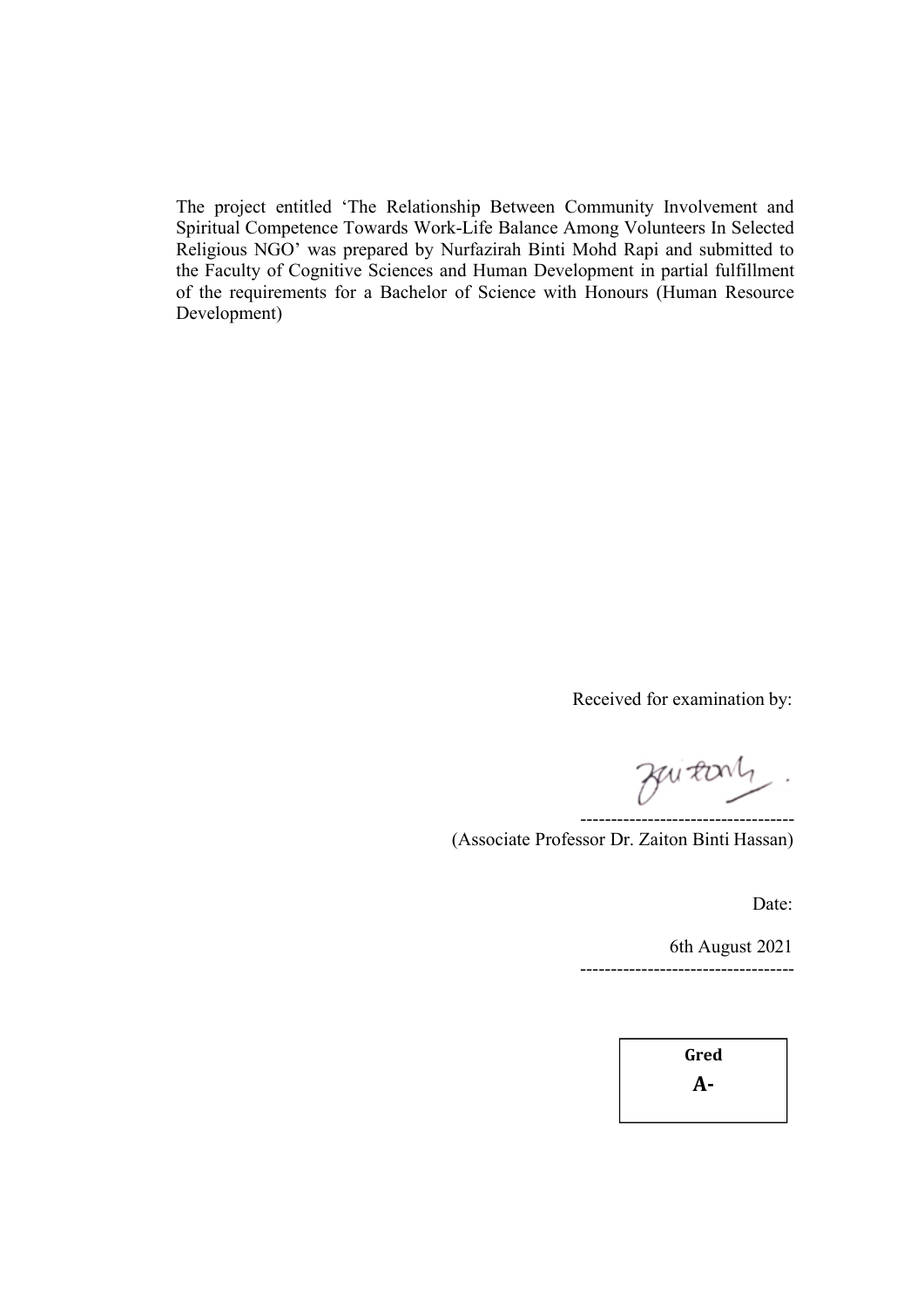## **ACKNOLEDGEMENT**

Praise to Allah SWT with His power and blessing I manage to finish my final year project. Because of this project I can see clearly that there is no helper as good as Allah and to only Him we should rely on. Thank you to Allah for giving me patience, idea, and perseverance in completing my final project from the first until the end.

I would like to thank everyone that has helped me through out my journey to complete this project. They give me a lot of guidance and support for me to finish my project.<br>I want to thank my supervisor Associate Professor Dr Zaiton for giving me

guidance in completing this project. Not to forget all the encouragement and motivation that Dr has given me this two semester. May Allah reward Dr Zaiton for all the sacrifices and goodness that Dr have done for me and my group.

I also want to thank all the respondents that have been answering my questionnaire. Without their time and effort in answering all my questionnaire, I would not able to examine the data needed for this project.

Next, I want to thank my family for always support me through my journey in completing my project. They always give me support in term of financial, mental and physical for me to complete my study and also this project.

Last but not least, thanks to my friends especially Nur Fitri Faqiha for always be there when I need motivation to complete this project. Even though she is from another course, she is willing to help me and always giving me mental support to complete this project. May Allah reward your kindness in this world and hereafter.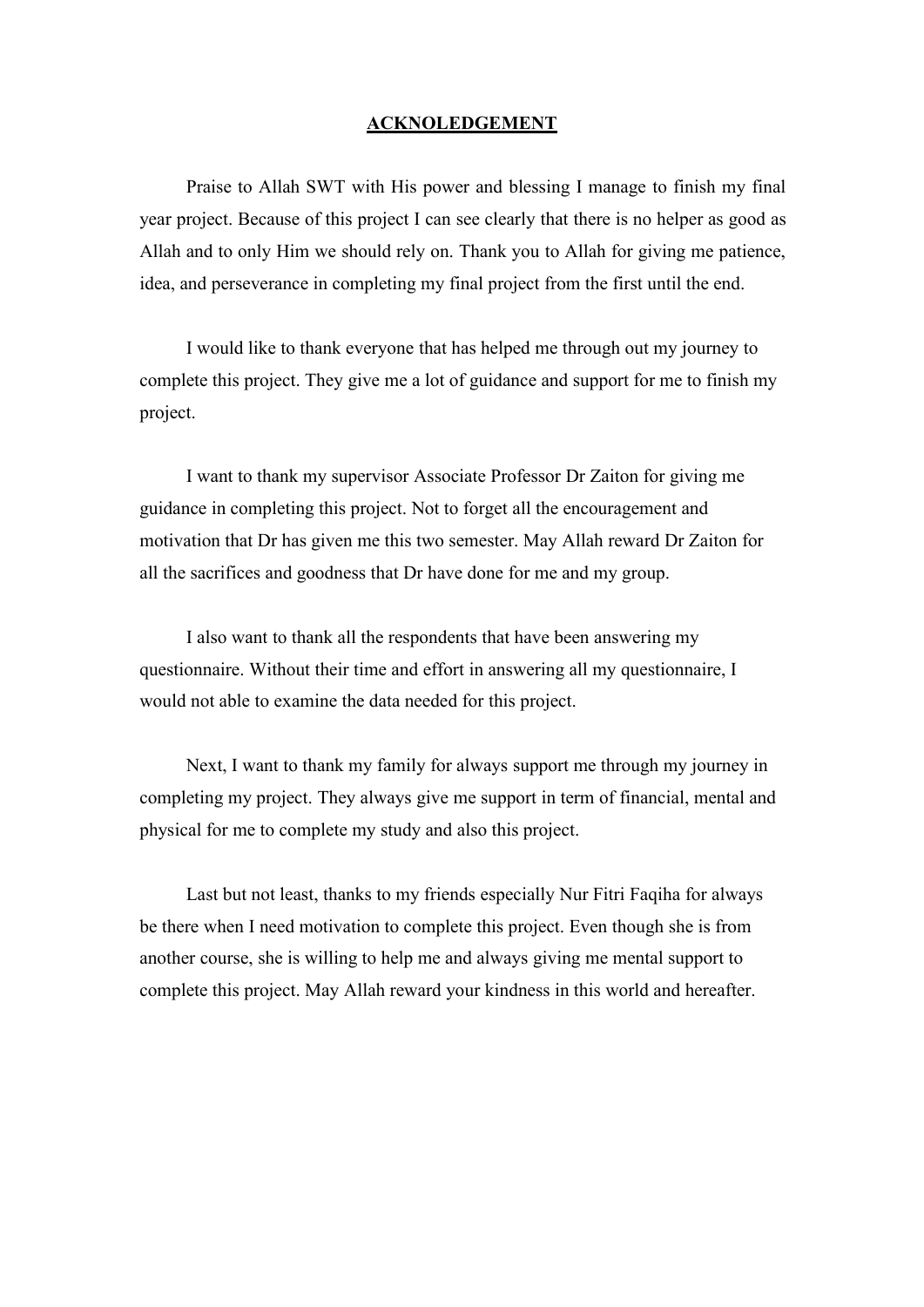| .12 |
|-----|
|     |
|     |
|     |
|     |
|     |
|     |
|     |

# **TABLE OF CONTENTS**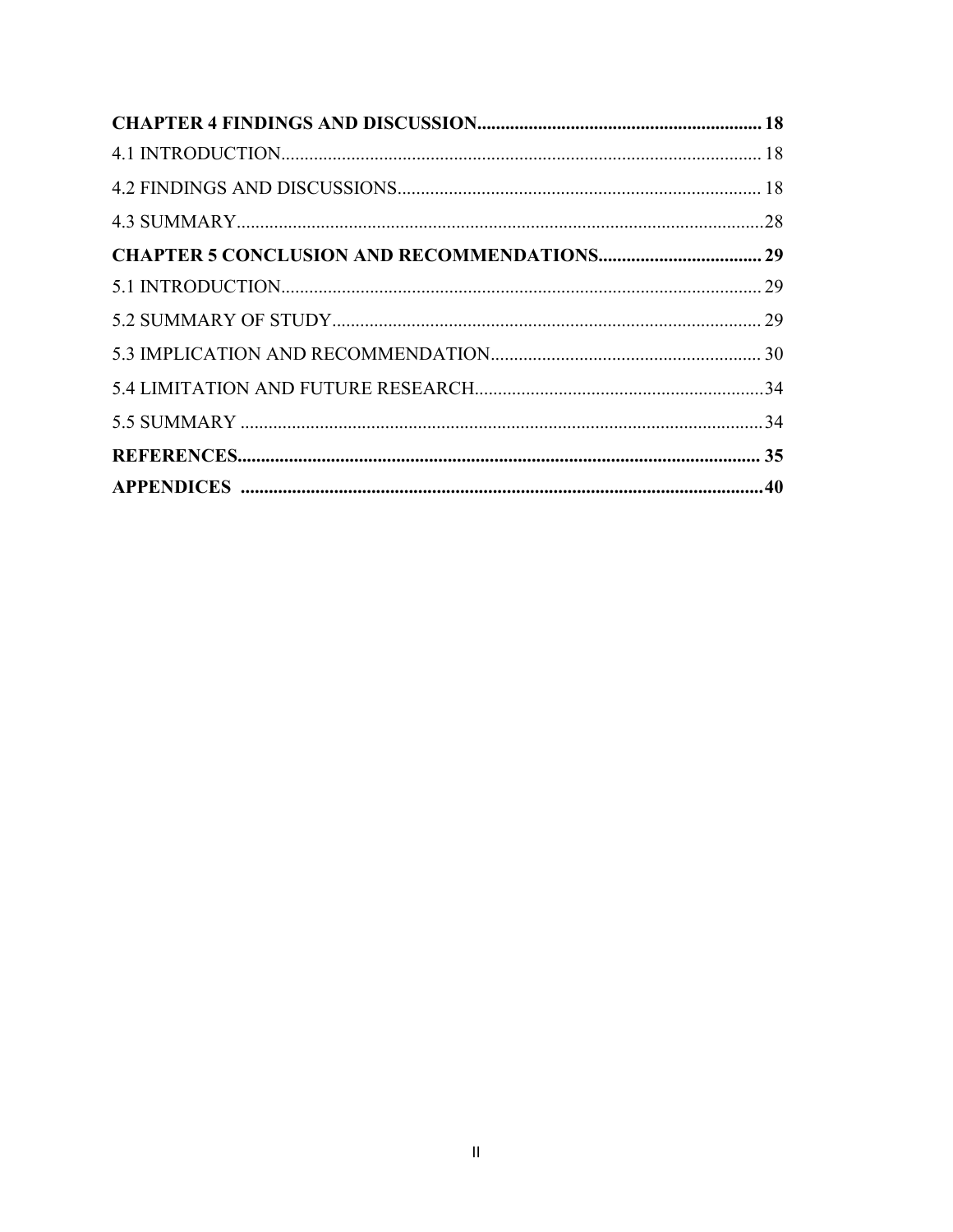# **LIST OF TABLES**

| TABLE 5: CORRELATIONS BETWEEN COMMUNITY ONVOLMENT & WLB 24   |  |
|--------------------------------------------------------------|--|
|                                                              |  |
| TABLE 7: CORRELATIONS BETWEEN SPIRITUAL COMPETENCE & WLB  26 |  |
|                                                              |  |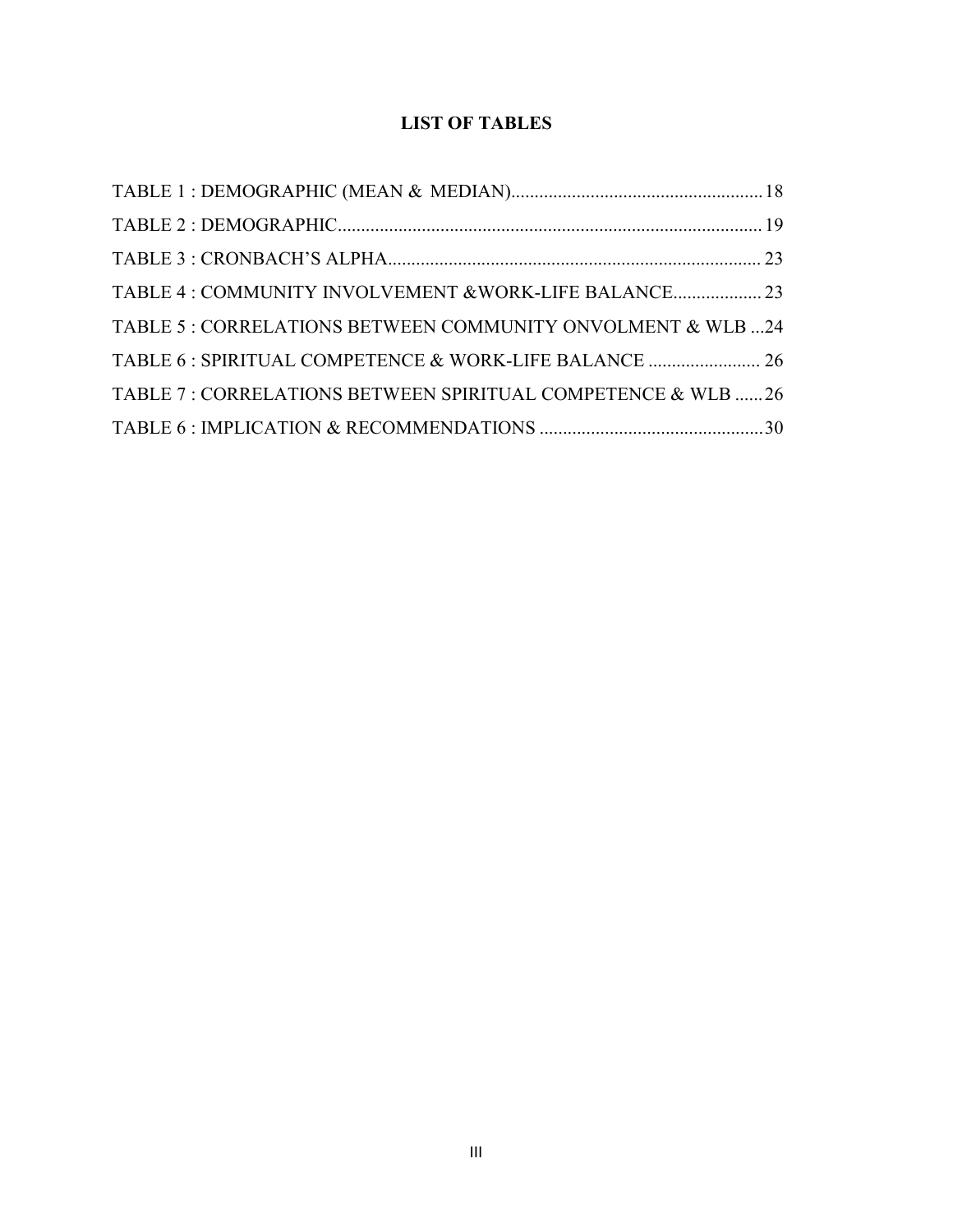# **LIST OF FIGURE**

**FIGURE 1.6.1: CONCEPTUAL FRAMEWORK ......................................................5**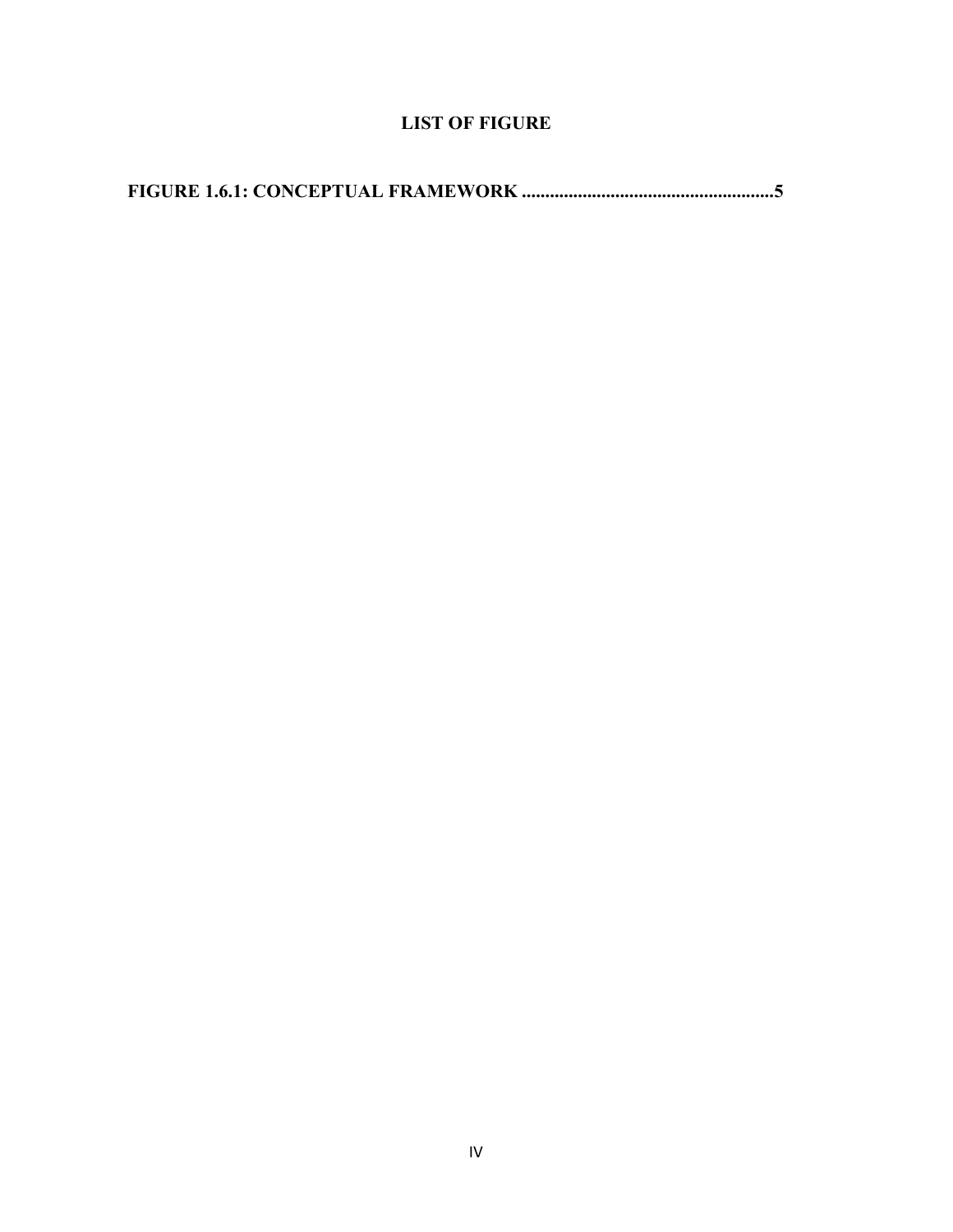#### **ABSTRACT**

The purpose for this study is to determine the relationship between community involvement and spiritual competence towards work-life balance among volunteers in selected religious NGO. This study used bottom-up spillover theory. This study was done in Tawau, Sabah. There are 50 respondents that have participate in this study and the questionnaire was distributed using online medium. The Cronbach's alpha for community involvement, work-life balance and community involvement is .850, .863, and .900. Using the Pearson correlation, the hypothesis were tested. Both of the hypothesis for this study is failed to reject because there is a relationship between community involvement and work-life balance and there is a relationship between spiritual competence and work-life balance. Hence, from this study, the organization can know how to to increase their employee's work-life balance just by letting their employee's join any NGO.

*Keywords* : Community Involvement, Spiritual Competence, and Work-life Balance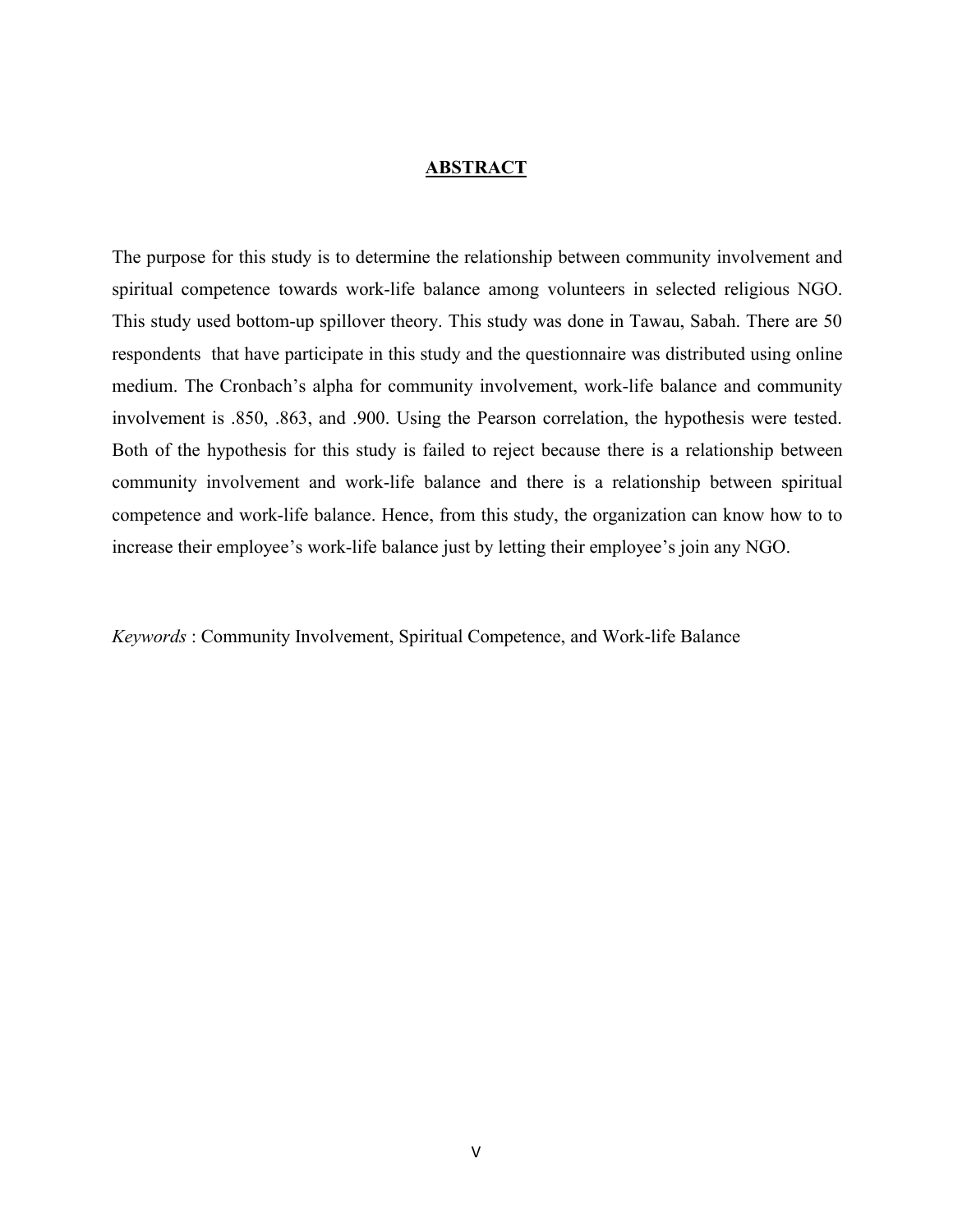#### **INTRODUCTION**

#### **1.1 Introduction**

In this chapter, we will discuss the most important factor for this study which are background of study, problem statement, objective of the study, research hypothesis and conceptual framework. Other than that, significance of the study and definition of term will also include in this chapter.

#### **1.2 Background Of Study**

According to Ibrahim, Johari, Nor, Ahmad, Wahab, and Hamid (2016), Islam being the dominant religion with the highest population of Muslim than others religion is what make Malaysia a Muslim country. Because of that, there are many religions NGO in Malaysia that can help Malaysian with their religious problem and activities. Unique bonding like culture of mutual care and support might arise stronger rather than any voluntary association (Vang, Hou & Elder, 2018).<br>According to Salih (2002), community involvement in term of Islamic NGO can be define

as the community that provide humanitarian help to poor communities when needed and some other involve in Da'wa like Islamic call, teaching and value. There are millions of people every year that contribute their time and energy to an organization to provide help to people and community. They trying to give other people social support, physical assistance and trying to help them to improve their quality of life (Stukas, Snyder and Clary, 2016)

Non-Profit Organization (NGO) is one of the organization that provide community involvement. NGO is a third sector that functions in serving a social mission or provide public benefit. NGOs were build up to help the less privileged and provide community services using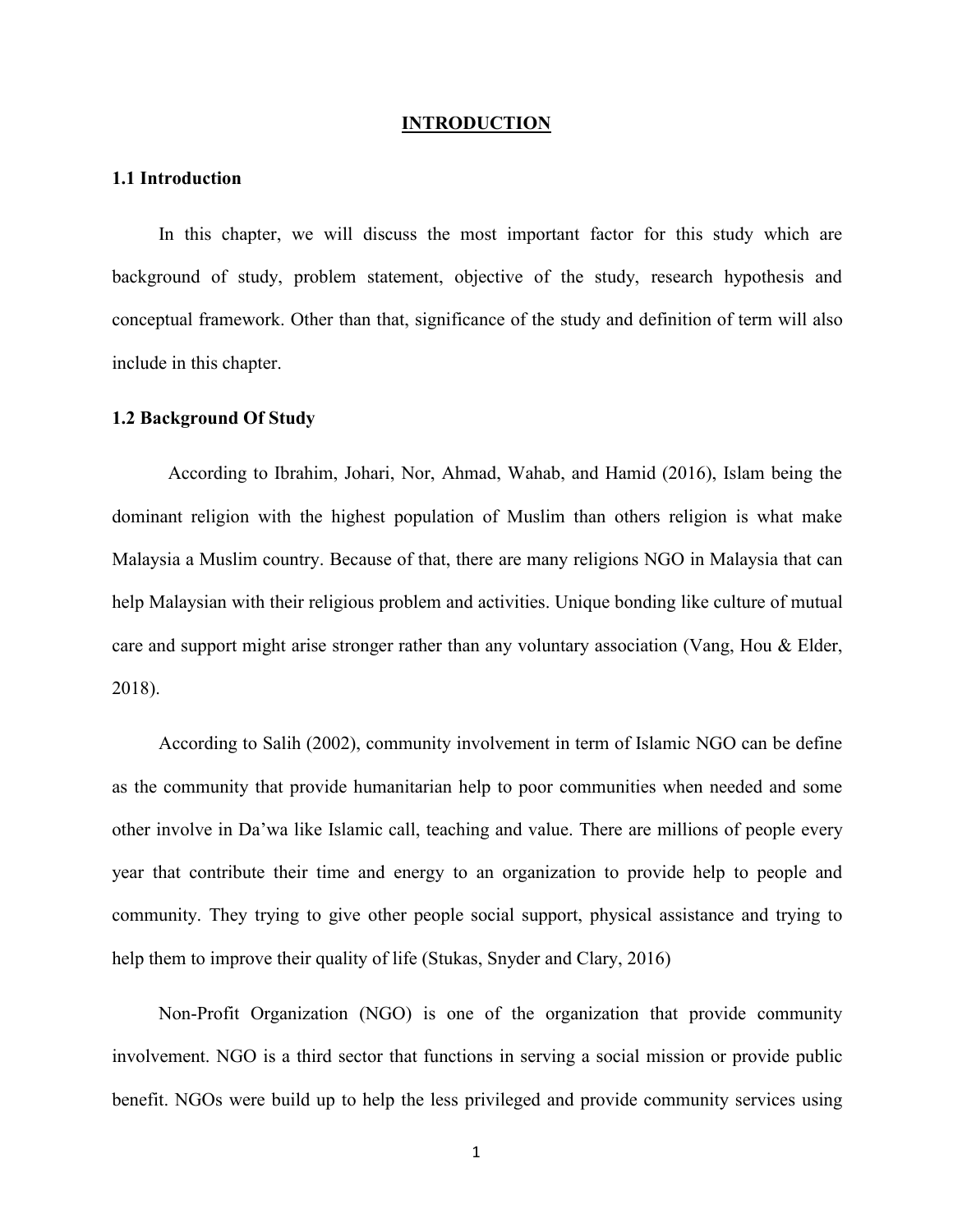the collected funds (Rafien, Noor, Ab Hassan & Othman, 2017) . Zakat Institutions and Baitulmal organization are some of the famous NGO in Malaysia as they managed the social welfare of the Muslim community. Zakat Institutions were formed to collect funds from Zakat payer and allocate it to Zakat recipients.

Work-life balance is the success in achieving in job and non-work. Interaction in one role will boost performance and satisfaction in other roles as well as enhance performance and satisfaction in another role (Frone 2003; Greenhaus & Allen 2010; Valcour 2007). Work-life balance can be an aspect that affects staff performance and satisfaction. An employee who has a good work life balance tend to perform better than those who do not have work-life balance.<br>Work-life balance also can ensure employee's good health and organizational productivity.

According to Kehl in Industry Week Web (2012), making time for yourself can enhance work-life balance. He added that one should connect with her/his spiritual source by believing in God. Sincevich (2019) in American Management Association (AMA) website stated that social well-being can be an indicator to achieve work-life balance. The ways to get social well-being are by doing activities with family and friends and also by joining NGOs to help the community.

According to the Aliran website (2019), out of the 40 cities that being surveyed, Kuala Lumpur is in 40th place for the most holistic work-life balance. 22% of people in Kuala Lumpur work 48 hours or more per week. Malaysian who work more than 8 hours a day is at risk of developing mental health issues due to the work stress they receive in the workplace. If this is the case with the employees in Malaysia now, what will happen to those who joining religious NGOs outside their working hours? Did they satisfied with their work-life balance?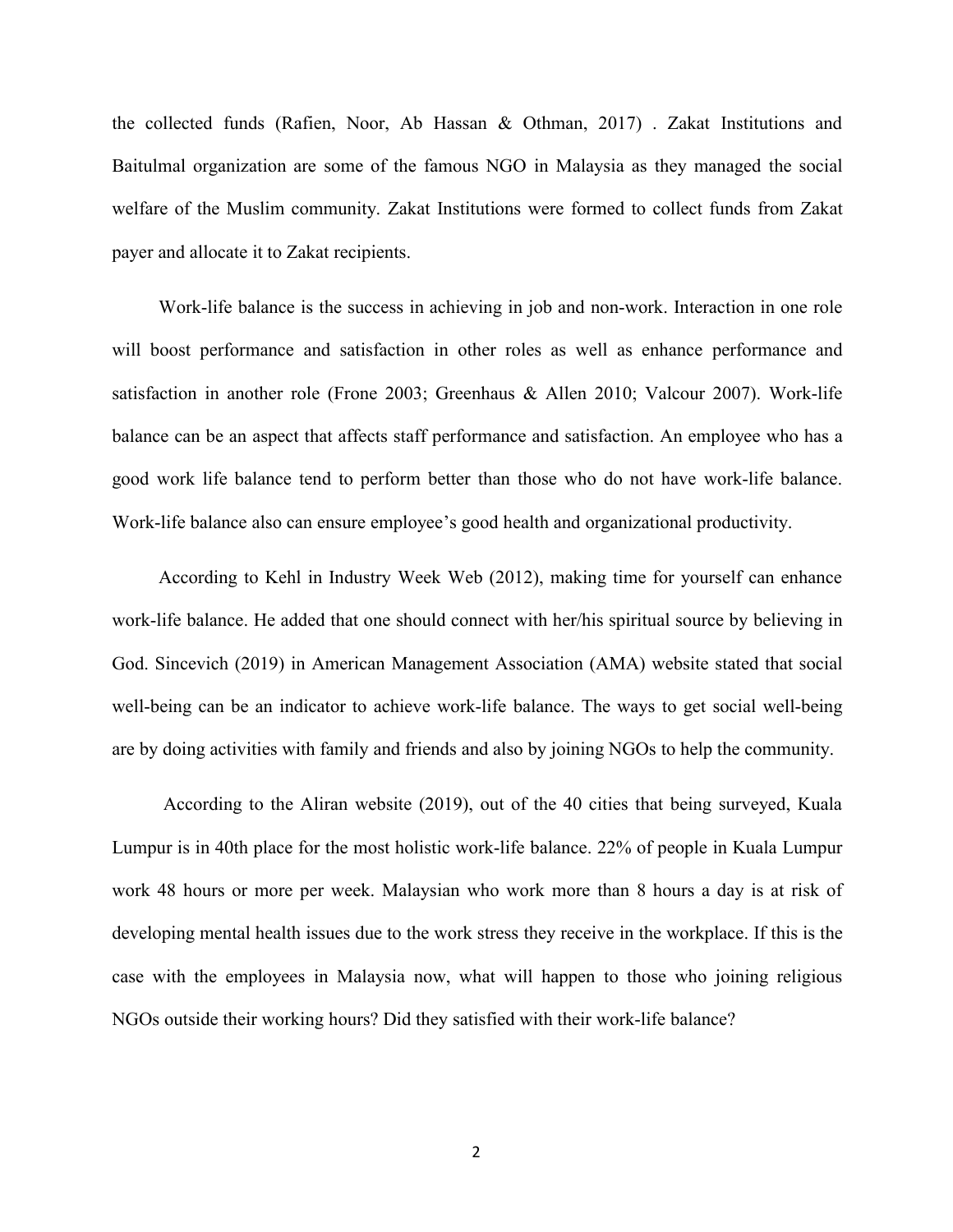## **1.2 Problem Statement**

Based on Casper et al. (2017) cited by Gragnano, Simbula, and Miglioretti (2020) in his review of academic literature, he found that there is a 66% definition of work-life balance that focused on family and work roles. According to Prakash (2018), before researching for employees' work-life balance, instead of just focusing on work-family issues, it is best to understand and look at their non-work aspect of life too. This is because there are various non work aspects that they considered important for a balanced life. He then suggest for future research to do a study about this on other cities. According to Ramos, Brauchli, Bauer, Wehner, and Hämmig (2015), they suggest for future research to look at non-work domains such as volunteering and their impact on work-life balance.

Past studies have been focused on spirituality in the workplace and work-life balance. Jena and Pradhan (2014) cited from Kinjerksi and Skrypnek (2004), employees facing with spiritual disorientation because of downsizing, re-engineering, and lay-offs. This will result in employees feeling of uncertainty, fear, chaos, and role conflict in their careers. In 2014, Jena and Pradhan have studied workplace spirituality and work-life balance and they suggested for future studies to study about spiritual competence and work-life balance.

#### **1.4 Research Objectives**

### **General Objective**

To investigate the relationship between community involvement, and spiritual competence with work-life balance among volunteers in religious NGO .

## **Specific Objectives**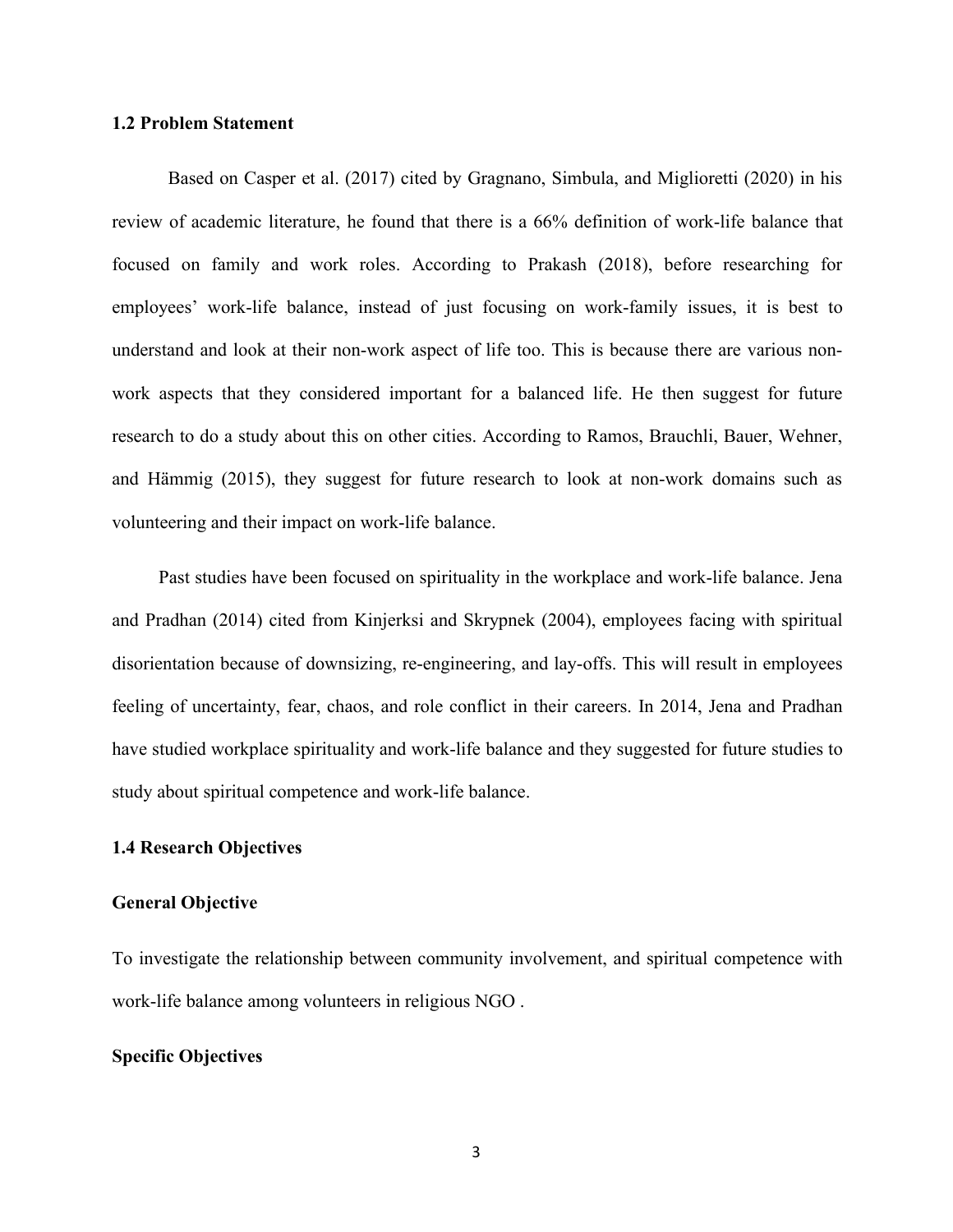- a) To investigate the relationship between community involvement and work life balance.
- b) To investigate the relationship between spiritual competence and work-life balance.

## **1.5 Hypothesis**

Cited from Vaydanoff (2001), Prakash said that leisure, hobbies, community, and religion are included as non-work. He also cited from Wickham and Parker (2007), that there are 35 non work roles grouped into five that had some impact on the individual work-life. By having a sufficient time for their career, family, friends, community, and hobbies can be describe as having a work-life balance (Gurvis & Patterson, 2005). In addition, experiencing having a worklife balance as a family, community and profession will result in work-life balance.

## *H1 : There are relationship between community involvement and work-life balance.*

Employees were required to have and show their level of commitment, efficiency, and production to their organization while the organization was required to care for their employees as a whole person (Bell & Taylor, 2001; Jena & Pradhan, 2014). this way, the employees will feel more engaged and committed. They also cited from Felsteald et al. (2002), that saying individuals that can combine both of their work and non-work responsibilities, aspiration and activities are those who have work-life balance. When an individual can balance their emotional, behavioral, temporal spirituality between domains will result in work-life balance.

*H2 : There are relationship between spiritual competence and work-life balance.*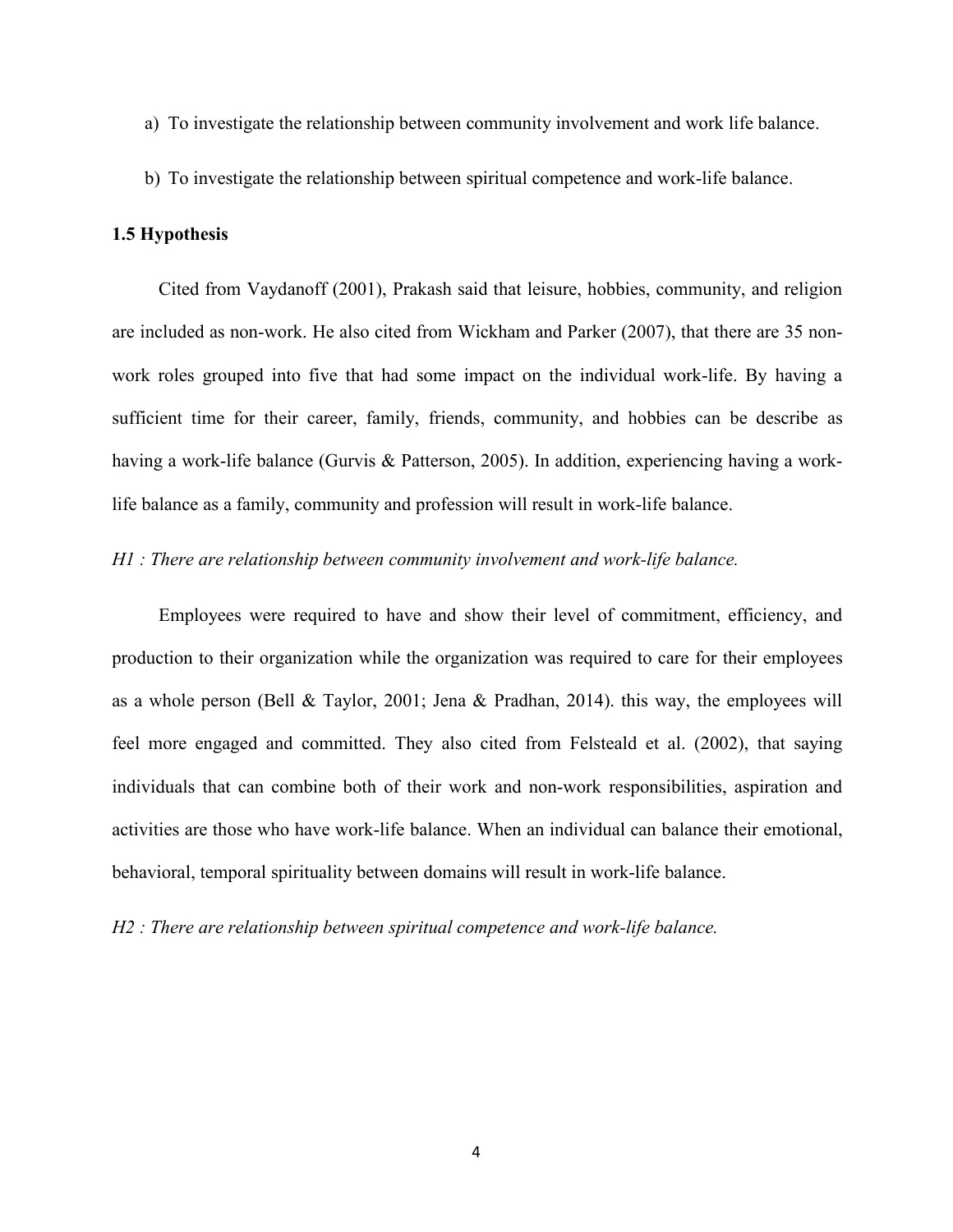#### **1.6 Conceptual Framework**



*Figure 1.6.1: Conceptual Framework*

Figure 1.6.1 show the conceptual framework which describe the two variables in this study.<br>There are two variables which is independent variables and dependent variables. The dependent variable will depending on the independent variables.

## **1.7 Definition of Terms**

## **Community Involvement**

Conceptual Definition :

Community involvement in terms of religious activity can be defined as a practice where the member can interact with each other. They may be shared their belief and help others view a stressful personal situations in a less-stressing religious frame (Rainville, 2018). In addition, Ramos, Brauchli, Bauer, Wehner, and Hämmig (2015), said work within the organization without being paid for the benefit of the individual and community.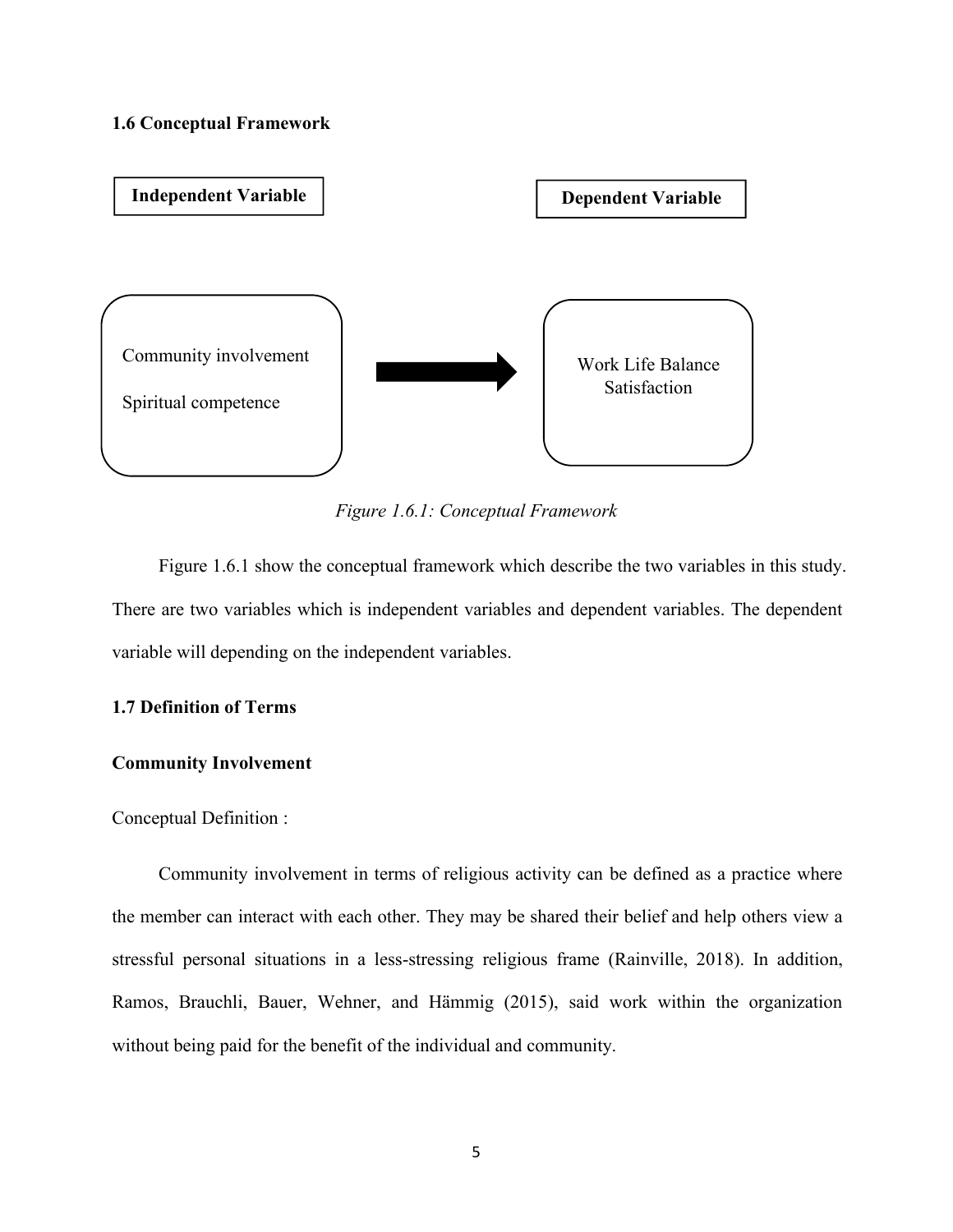Operational Definition :

In this study, the community involvement will be measured by their attendance to religious activity, listening to religious services, how often they pray and how community involvement help them in life.

## **Work Life Balance Satisfaction**

Conceptual Definition :

Work life balance is an individual perception of how well his or her roles are balanced (Haar, Russo, Suñe, & Ollier-Malaterre, 2014)

Operational Definition :

In this study, the operational definition of work-life balance will be measured by their satisfaction to their work life, the conditions of their work life and if their work lfe is close to their ideal.

## **Spiritual Competence**

### Conceptual Definition

According to Hodge (2018), spiritual competence can be define as individual competence that deals with spirituality and religion.

## Operational Definition :

In this study, spiritual competence will be measured based on their spirituality and religion. They will be asked about how does by attending religious activities can foster respect, valued and empathetic understanding towards religious and spiritual culture.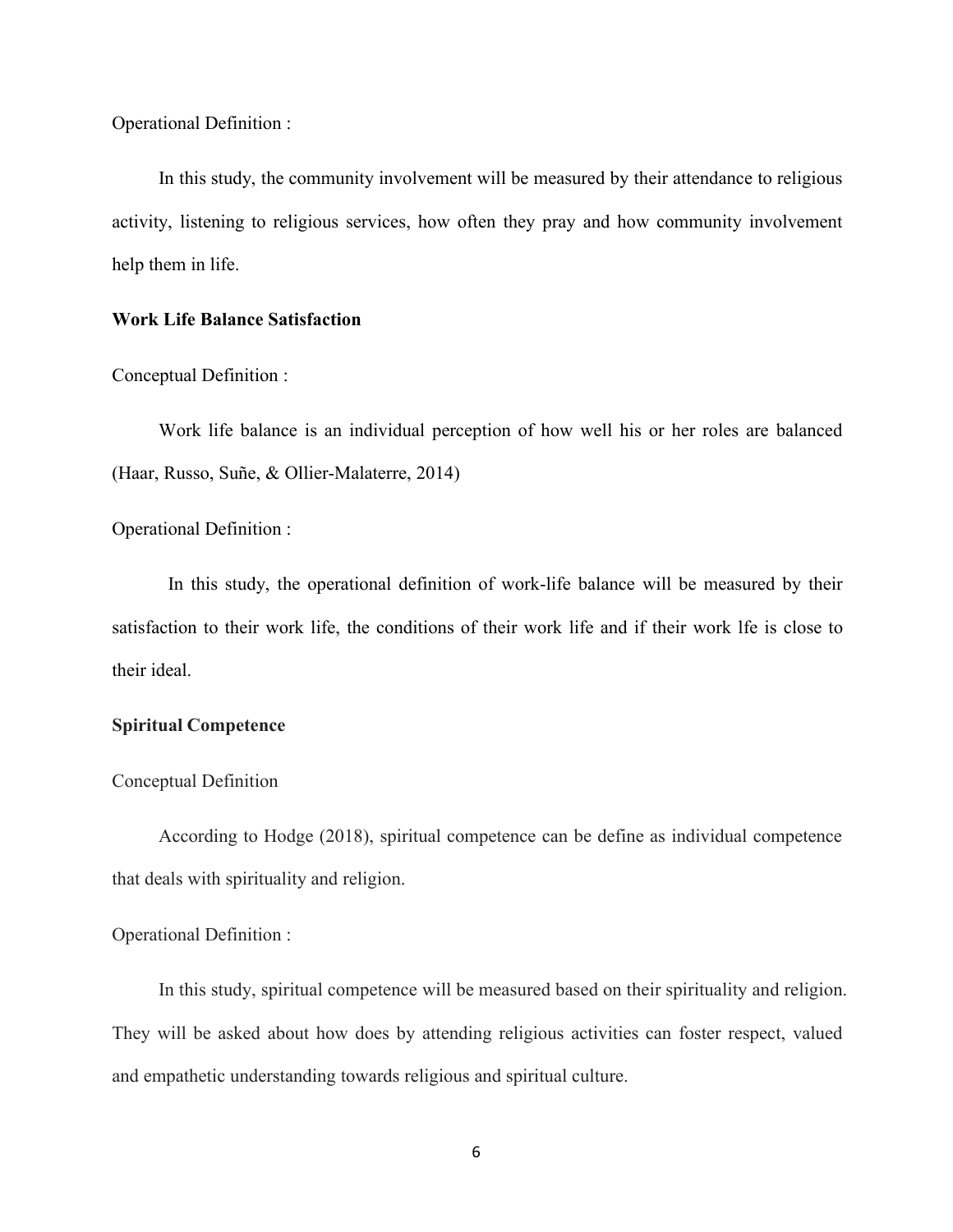## **1.8 Significance Of Study**

The most important thing about this study is to show that other than family, there are also other things that can contribute to work-life balance.HR should know about this to advise their employee to contribute to community involvement so that the employee will feel more satisfied with their life and give back to the community. According to Ramos, Brauchli, Bauer, Wehner, and Hämmig (2015), the positive emotion when an individual does volunteerism will lead to a sense of balance, decrease conflict and increase enrichment among domains. When the employees did not have conflict, they tend to do work effectively and become more productive.

Other than that, it is important on how we see a problem as it will impact the outcome (Hodge, 2016). If we see it positively, then we can probably solve it easier without affecting other people. So, by knowing about spirituality competence, the employees can see and perceived their conflict as less stressful. This study also can help HR to handle their employee to have better respect and understand other employees who have different religions and beliefs. Thus, the employee will work more efficiently and help each other without being selfish and the employees and organization productivity will increase. This study can contribute to HR by helping them to study their employees' ways to find the meaning from any work that they do.

## **1.9 Summary**

This chapter have discussed about the important part of this study which are the background of the study, problem statement, research objectives, research hypothesis, significance of study and the definition of term. Next chapter will discussed about the literature that related to this study.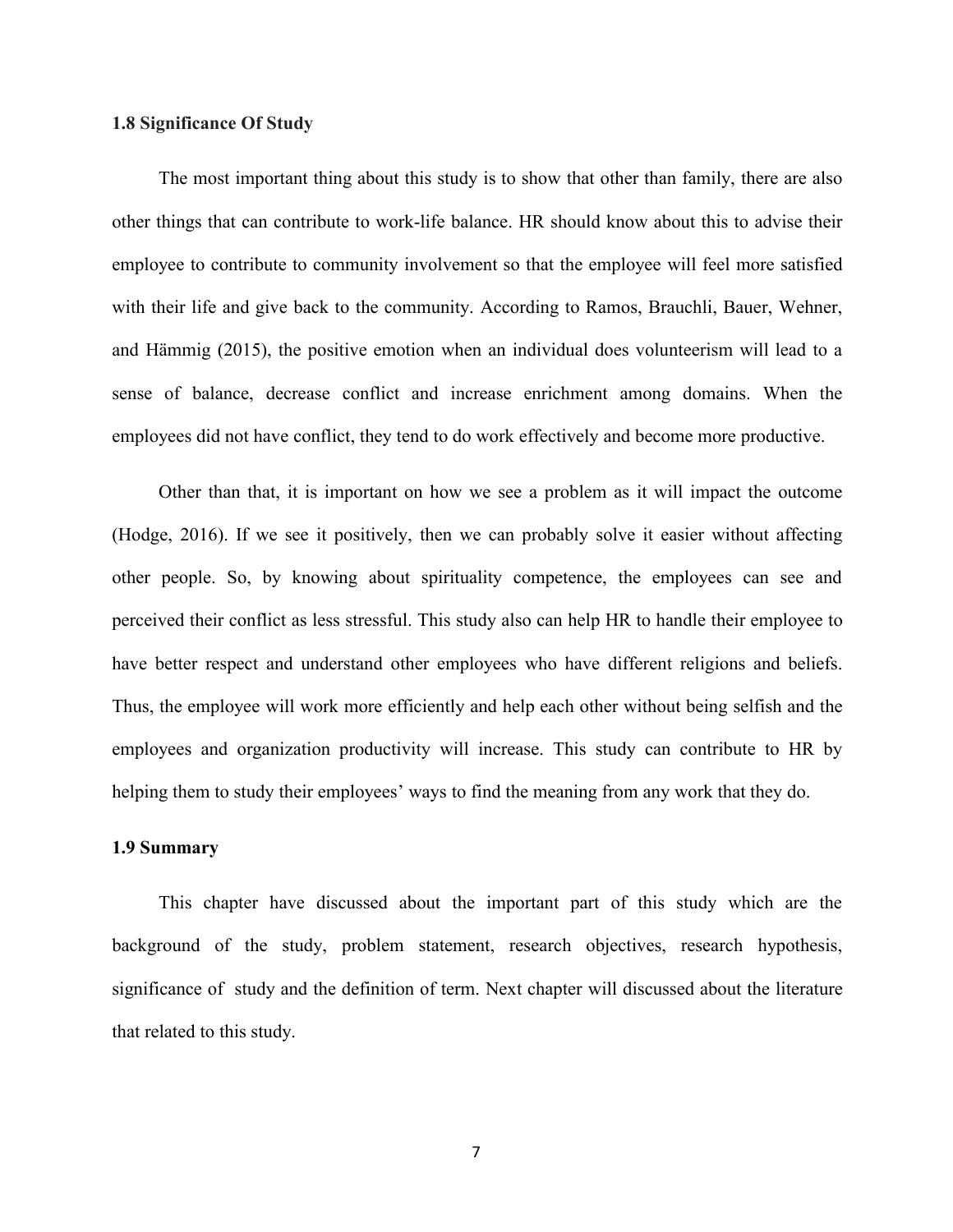#### **LITERATURE REVIEW**

#### **2.1 Introduction**

In this chapter, it will review about the literature review that related to religious activity and employees life satisfaction. This chapter will discuss about empirical, theoretical and practical discussion. This chapter will give a fact to support this study.

#### **2.2 Discussion of issues related to topic**

In the USA, rather than any other group of non-profit organizations, the faith community is the one that provides more welfare services to people (Heist & Cnaan, 2016). These field activities include human rights, quality of life or subjective well-being, etc. Faith-based NGOs functioning from the standpoint of faith. They also emphasize charity where they willing to spend their time, attention resources in abundance.<br>According to Woodberry and Shah (2004), cited by Heist and Cnaan (2016), since the 19th

century, volunteers and paid missionaries have been sent by American Protestant denominations to spread their knowledge worldwide. Many religious employees and volunteers doing this over years to evangelize the natives. This mission is also done to spread their religious messages and provide healthcare services to other people.

In Malaysia, there are a few of ethnics and each ethnic have their own non-profit religious organization. The non-profit organization is usually formed under a society association or charitable corporation. The non-profit organization provides public welfare, social mission and deliver public benefit. They usually get the fund from their members, government, an individual and private donation (Rafien, Noor, Ab Hasan & Othman,2013)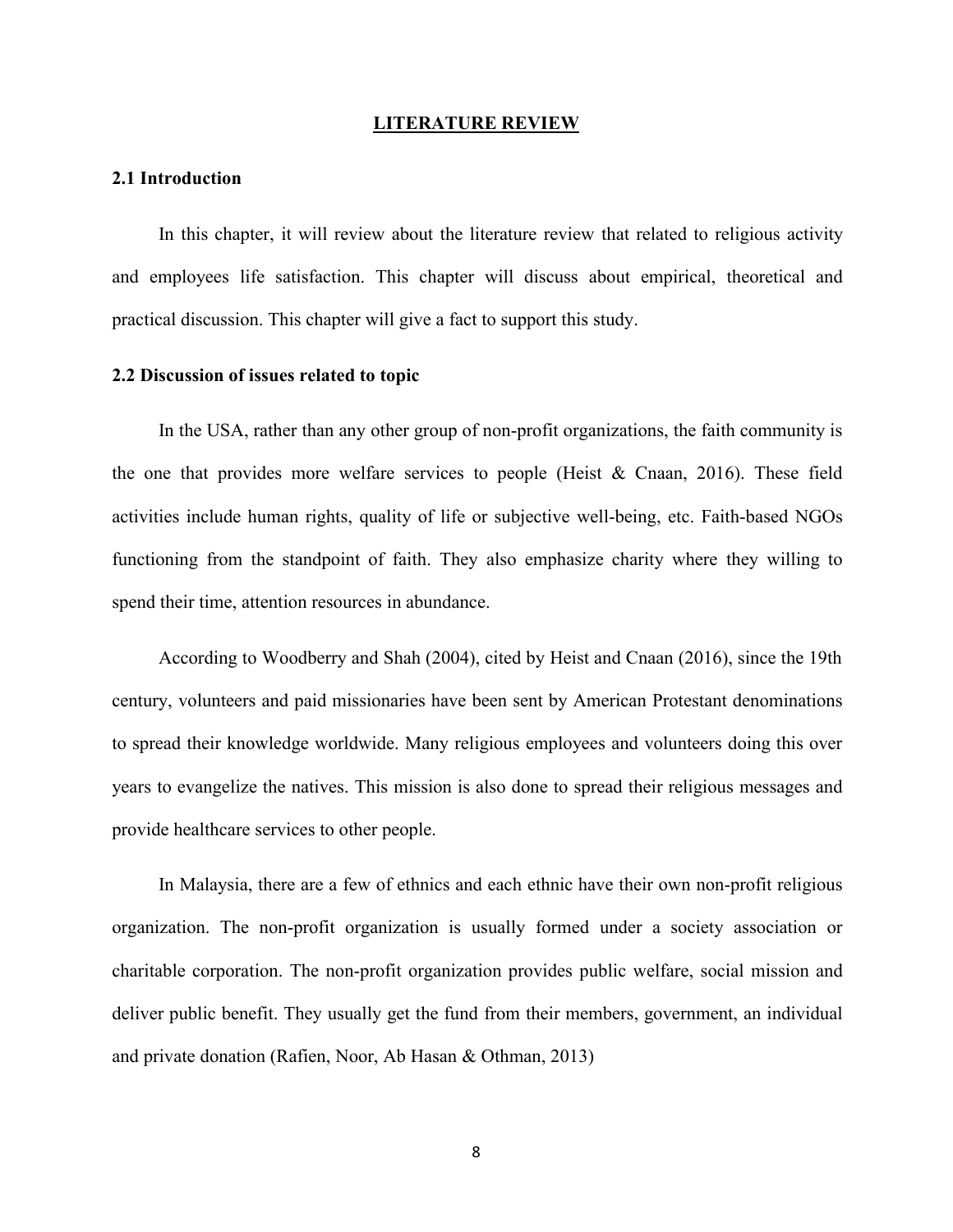Spiritual competency can be viewed as a subset of cultural competency that deals with spirituality and faith, specifically the spiritual worldviews that workers have created for themselves. According to Canda & Furman (2010), Oxhandler, Parrish, Torres, & Achenbaum, (2015) and Sheridan (2009) that cited by Hodge (2018), most of social workers having a little spiritual instruction during their careers. This finding shows that there is a need to help the workers to conform the profession ethical mandates.

#### **2.3 Discussion of related theory**

In this study, I will use the bottom-up spillover theory. Bottom-up spillover theory means the effect from one subordinate life aspect to superordinate ones. This can be seen specifically from family, leisure, job, and health which is a life domain to overall life (Lee & Sirgy, 2018). the life experiences will spill vertically from the bottom which is the most concrete cognition to the top which is the most abstract cognition (Diener 2009; Sirgy 2012; Lee & Sirgy 2018).

The concrete level of life events has a positive and negative effect that can influence the overall life domain satisfaction. For example, a life event where an employee was promoted to a higher level at work usually has a positive effect that can influence the satisfaction in work-life and can lead to a bigger satisfaction which is a satisfaction to life in general. How an individual view their satisfaction toward their life domain like work life, spiritual life, etc will determine how they see their life in general (Lee  $&$  Sirgy, 2018).

## **2.4 Discussion of past similar finding**

In a study of Busy Yet Socially Engaged: Volunteering, Work-Life Balance, and Health in the Working Population by Ramos, Brauchli, Bauer, Wehner, and Hämmig (2015), they find that volunteering can be linked with a greater sense of work-life balance and can contribute to better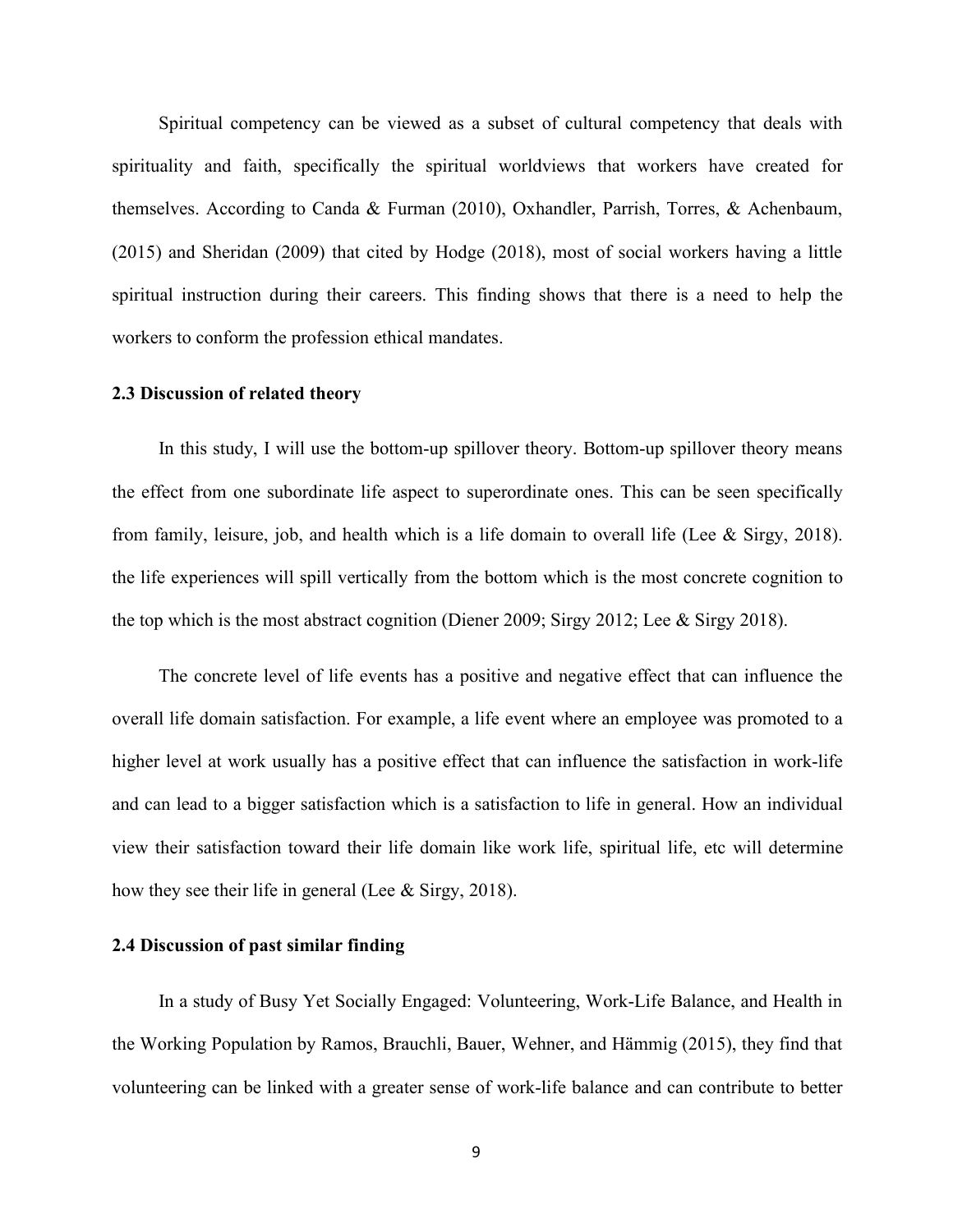health. They also find that by volunteering, individual levels of burnout and stress will decrease and their level of psychological, emotional, and social well-being will be increased.

In another study, Prakash (2018), said that rather than just family, there is also another aspect of life that important for individuals to achieve work-life balance. In the list of the nonwork domain that was chosen by both gender, volunteering work and community activities are the least and second least preferred of non-work aspect that important to work-life balance along with other choices which are family, friend, leisure activities, personal care, and hobbies. Despite that, all these non-work aspects can still contribute to work-life balance.

According to Ramos, Brauchli, Bauer, Wehner, and Hämmig (2015), they suggested future research to study about different life domains like volunteering and their impact on work-life balance. In another hand, Prakash (2018) has suggested a future study to look at the non-work domain and work-life balance in other cities.

An employee who has spirituality at the workplace can understand the process of exchanging energy with others. Organizations' that put concern about employees' spirituality will improve the organization performance and profitability. Individuals who practice spirituality will have an increase in work effort and positive job-related attitude by enhancing social exchange that will result in work-life balance.

According to a number of reports, spirituality is a resource that can also be operationalized to promote well-being and wellness. Individuals that are dealing with issues tend to turn to spirituality to help them cope with their problem (Pargament, 2007). According to Boorstin  $\&$ Schlachter (2000) and Newport (2012) cited by Hodge (2018), spirituality was an agent that trusted by many people to help them address their problem.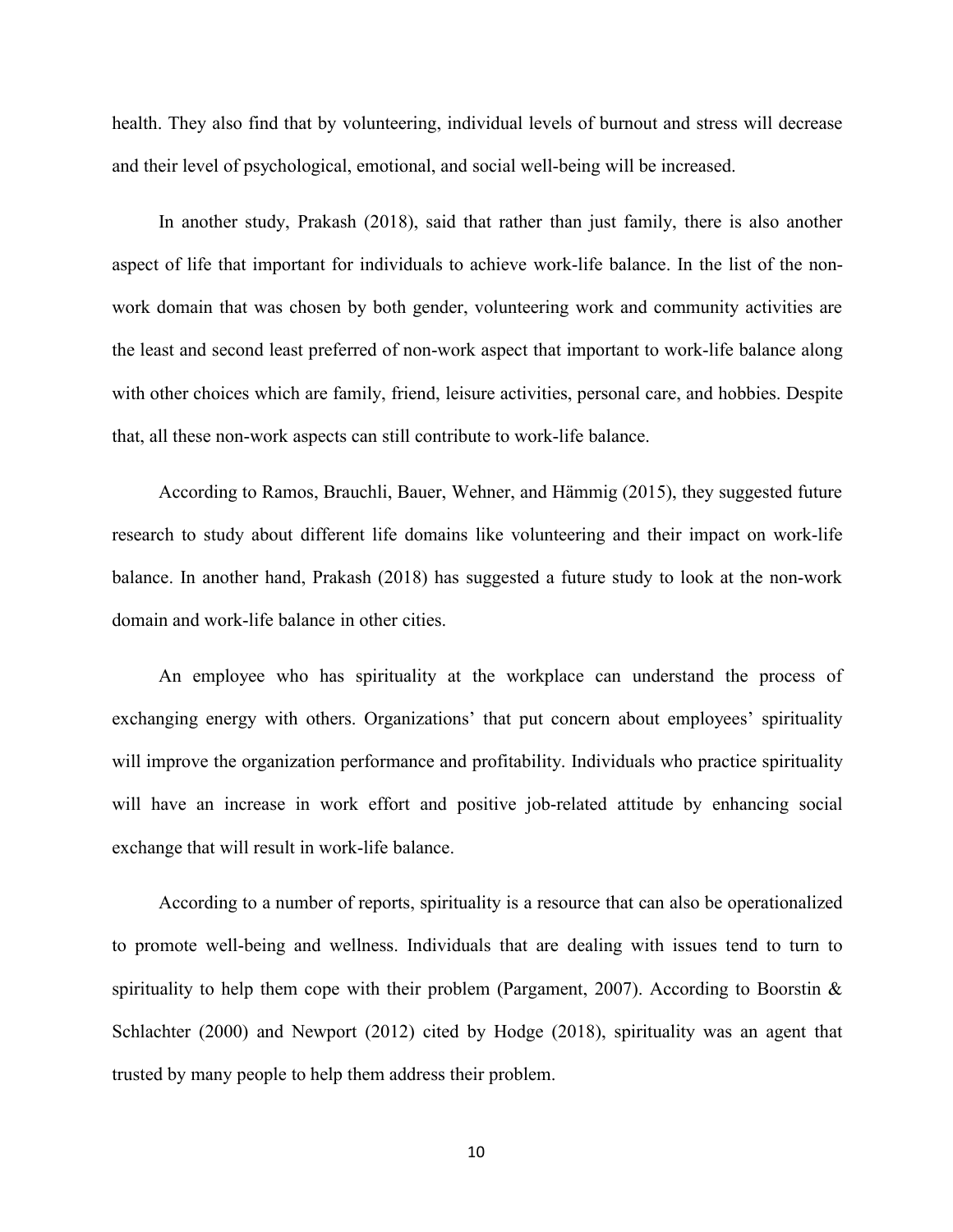Spiritual competence can play a crucial role for individual professionals to enhance their satisfaction, confidence, and health to maintain a work-life balance. It is expected for spiritual competence and work-life balance to be a buffer to the employee for facing a future challenge (Jena & Prakash, 2014). They suggested for future researchers to study about spiritual competence and work-life balance.

## **2.5 Summary**

This chapter has discussed about the literature review that relating to this research. Next chapter will cover the methodology used to conduct this study.